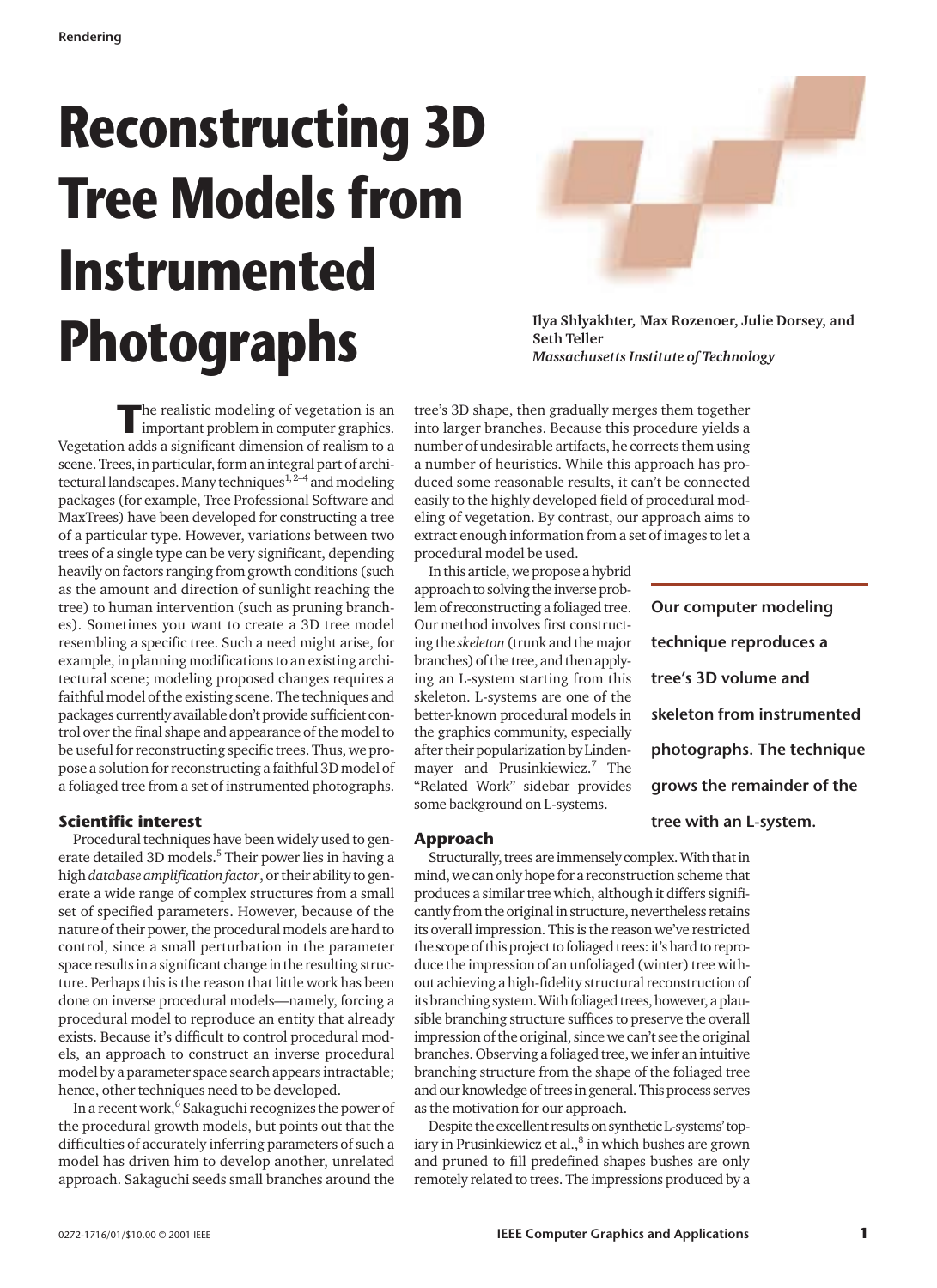# **Related Work**

In 1968, Lindenmayer proposed L-systems to provide a formal description of simple multicellular organism development. Since growth in the plant kingdom is characterized by self-similarity and, as a result, a high database amplification factor inherent to L-systems, the model was later extended to higher plants.<sup>1,2-5</sup> Because environmental effects influence plant appearance, the Lsystems model evolved into open L-systems (in Prusinkiewicz et al.<sup>4</sup> and Mech and Prusinkiewicz<sup>6</sup>). In both instances, the researchers let the developing plant model interact with a model of its environment. (See Mech and Prusinkiewicz<sup>6</sup> for a more detailed overview of the Lsystems' evolution.) An *L-system* is a parallel string rewriting system, in which a simulation begins with an initial string called the *axiom*, which consists of *modules*, or symbols with associated numerical parameters. In each step of the simulation, rewriting rules—or *productions*—replace all modules in the predecessor string by successor modules. The resulting string can be visualized, for example, by interpreting the modules as commands to a LOGO-style turtle. Even very simple L-systems are able to produce plant-like structures. Figure A shows an example of an interesting L-system with only two productions.

### **References**

1. P. Prusinkiewicz and A. Lindenmayer, *The Algorithmic Beauty of Plants*, Springer-Verlag, New York, 1990.

> tree and a bush similarly shaped are quite dissimilar. On the other hand, our attempts to infer the L-systems parameters to grow a tree inside a predefined shape have been unsuccessful because, as we previously stated, the large database amplification factor makes a parameter space search intractable. Often the resulting tree's branches didn't reach several important regions of the shape, especially those connected to the trunk by narrow passages.

> For these reasons, our approach infers the tree's major structure (the trunk and the first few levels of branching) directly from the tree shape. This direct approach ensures that the branching structure is plausible for the given tree. Once we know the major branching structure, we use it as the axiom (initial string) of an L-system. The effect is to have the L-system continue growing the tree starting from the given skeleton. The L-system adds lower order branches and leaves. A pruning module built into the L-system prevents growth outside the 3D tree volume. The result is a reconstructed tree of the specified shape.

# **System details**

The reconstruction process consists of four stages (see Figure 1). The input to the system is a set of images of a tree, usually numbering between 4 and 15 and uniformly covering at least 135 degrees around the tree. We assume that the camera's pose (relative position and orientation—for example, see Horn<sup>9</sup>) for each image is known.

- 2. P. Prusinkiewicz, A. Lindenmayer and J. Hanan, "Developmental Models of Herbaceous Plants for Computer Imagery Purposes," *Computer Graphics*, vol. 22, no. 4, Aug. 1988, pp. 114-150.
- 3. D. Fowler, P. Prusinkiewicz, and J. Battjes, "A Collision-Based Model of Spiral Phyllotaxis," *Computer Graphics*, vol. 26, no. 2, July 1992, pp. 361-368.
- 4. P. Prusinkiewicz, M. James, and R. Mech. "Synthetic Topiary," *Computer Graphics* (Proc*.* Siggraph 94), ACM Press, New York, 1994, pp. 351-358.
- 5. P. Prusinkiewicz. "Visual Models of Morphogenesis," *Artificial Life: An Overview*, C.G. Langton, ed., MIT Press, Cambridge, Mass., 1995, pp. 67-74.
- 6. R. Mech and P. Prusinkiewicz, "Visual Models of Plants Interacting with Their Environment," *Proc. Siggraph 96*, ACM Press, New York, 1996, pp. 397-410**.**



**A A basic L-system. The first rule directs the elongation of existing branches with time. The second rule allocates the creation of new branches from a bud, and the development of new buds on the existing branches.**

# *Stage 1: Image segmentation*

As a first step, the input images must be segmented into the tree and the background. We developed a preliminary version of a tree-specific segmentation algorithm, but at this point it's not sufficiently robust for actual tree reconstruction. (Recently, an automated segmentation algorithm was proposed.<sup>10</sup>) Consequently, we segmented the images manually by outlining the foliaged tree region in a graphics editor. This procedure only takes a few minutes per tree and is by no means a bottleneck of the reconstruction process.

# *Stage 2: Visual hull construction*

Stage 1 produces a *silhouette* (or outline) of the tree in the original photo. In stage 2, we use these outlines, together with pose information for each image, to compute a mesh approximation to the 3D tree shape. We'll use this mesh to infer the *skeleton* (major branching structure) of the tree in stage 3 of the algorithm.

We approximate the tree shape by approximating the visual hull<sup>11</sup> of the tree. A *visual hull* of an object is a structure containing the object such that no matter from where you look, the silhouettes of the visual hull and the object coincide. Note that the visual hull can't capture some of the details of the tree shape. For instance, small indentations in a purely spherical shape can't be modeled, since silhouettes in all photographs are still circular. Nevertheless, the visual hull captures most of the tree shape appearance-defining elements. Other approach-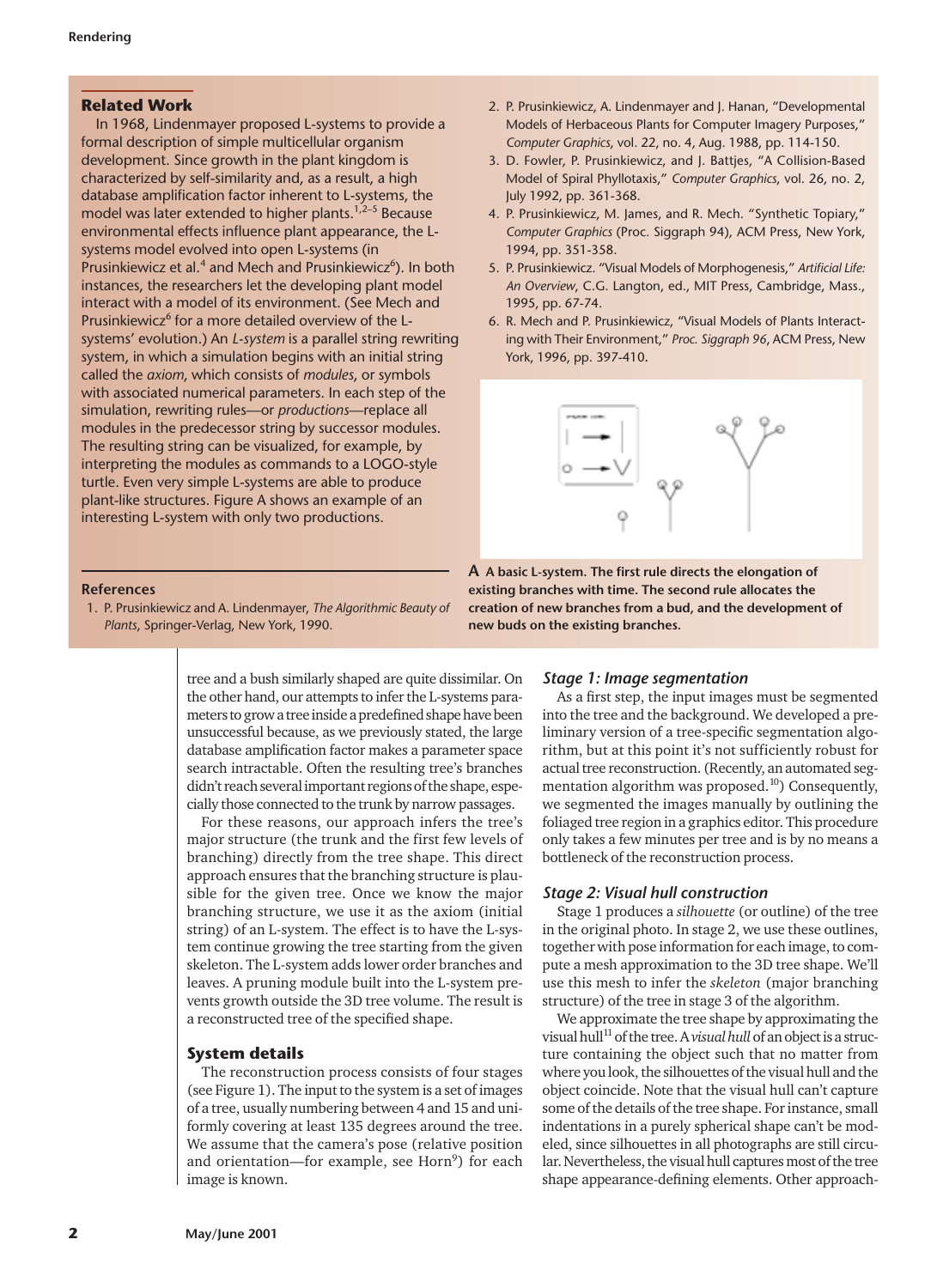es—such as shape from shading<sup>9</sup>—might allow more accurate reconstruction, but for our purposes, the simpler silhouette-based approach seems sufficient.

The general technique used for reconstructing the visual hull is volumetric intersection.<sup>11</sup> The tree silhouette in each image is approximated by a simple polygon. Backprojecting the edges of this polygon yields a cone a 3D shape containing all world rays that fall inside the polygonized tree silhouette. Each cone restricts the 3D tree to lie inside it, so by computing the 3D intersection of all cones, we get an approximation to the 3D tree shape. We depict this process in Figure 2.

In its simplest form, the visual hull reconstruction algorithm runs as follows:

```
PolygonizeSilhouettesInAllPhotos();
ShapeSoFar = BackprojectSilhouette
  (FirstSilhouette);
for Silhouette in
 RemainingSilhouettes
  ShapeSoFar = Intersect
    (ShapeSoFar,
   BackprojectSilhouette
    (Silhouette));
ApproxVisualHull = ShapeSoFar;
```
The algorithm's running time is dominated by the Intersect step.

Intersecting general 3D polyhedra is a time-consuming operation. However, a backprojected silhouette (a cone) isn't a general 3D polyhedron—being a direct extrusion of a simple polygon, it carries only 2D information. This observation lets us perform the intersection in 2D rather than 3D, with significant performance gains. The initial ShapeSoFar is still constructed by backprojecting the silhouette from the first photograph. Subsequent silhouettes are intersected as follows: instead of backprojecting the silhouette and intersecting it with ShapeSoFar in 3D, ShapeSoFar is projected into the silhouette's plane, intersected with the silhouette, and the intersection unprojected back into 3D to create the next ShapeSoFar.

ShapeSoFar is represented as a collection of simple polygons (not necessarily convex) together with adjacency information. At each step, we intersect ShapeSo-Far with the next cone—in other words, we determine the portion of ShapeSoFar that lies inside the next cone. In terms of the boundary representation that we use, this amounts to deciding—for each of ShapeSoFar polygons—whether it's completely inside the next cone, completely outside, or partially inside and partially outside. In the latter case, we need to determine the portion that's inside. The specific procedure is as follows:

```
For each Poly in ShapeSoFar polygons
 Project Poly into the plane of the
     Silhouette
```

```
If the projected Poly's boundary
intersects the Silhouette's
boundary:
```
1. Intersect, in 2D, the projected Poly with the



**1 System diagram. Each of the input images (a) is segmented into the tree and the background (b), and the silhouettes are used to construct the visual hull (c). The system constructs a tree skeleton (d) as an approximation to the medial axis of the visual hull, and we apply an L-system to grow the small branches and the foliage (e).**



**2 Reconstruction of tree shape by silhouette extrusion.**



2. Backproject the pieces of Poly falling inside the Silhouette onto the original Poly to find parts of Poly falling inside the corresponding cone

We illustrate this process in Figure 3.

Each of the remaining polygons of ShapeSoFar is either entirely inside or outside the cone. We use adjacency information to find the inside polygons. During the cutting of projected ShapeSoFar polygons in the pre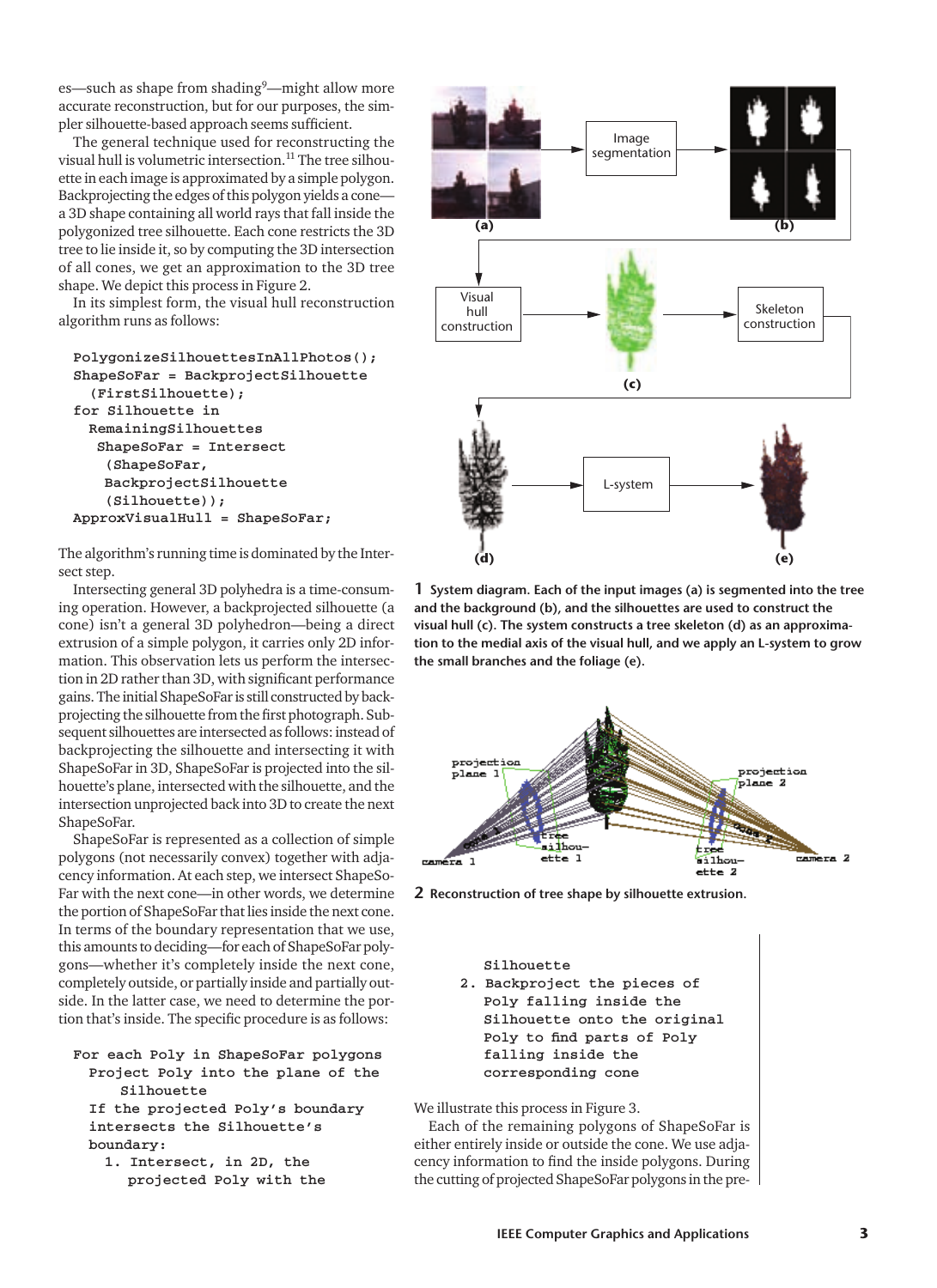**3 A ShapeSoFar polygon is projected into the plane of the new silhouette.**



ceding step, we encounter edges of the original Shape-SoFar falling entirely inside the cone. Starting at each such edge, we perform a flood-fill among uncut polygons to reach all polygons falling completely inside the cone. This idea was taken from IRIT, a computational geometry package written by Gershon Elber.

At this point, we've determined all polygons that will make up the next ShapeSoFar, except for polygons cut from the sides of the cone by ShapeSoFar. (Each side of the cone corresponds to one backprojected segment of the silhouette.) Since we have already determined all edges of the new ShapeSoFar, we can now use the adjacency information to trace out polygons required to close the model.

# *Stage 3: Constructing a plausible tree skeleton*

A tree skeleton, as we define it, is the trunk of the tree and the first few levels of branching. We construct a plausible tree skeleton by finding an approximation to the *medial axis* of the tree's visual hull.

The medial axis (see Ogniewicz and Kübler<sup>12</sup>) of a 3D object A is defined as a set of points inside of A, with the following property: for each point in the medial axis, the largest sphere contained in A and centered at that point is properly contained in no other sphere contained in A. Intuitively, the medial axis often corresponds to the shape's skeleton. See Figure 4 for a simple example of the 2D analog of the medial axis, where spheres become circles.

As its name suggests, the medial axis in some sense always traverses the middle of the object. For this reason, we believe that a tree shape's medial axis makes a plausible skeleton for that tree. Also, it's likely to be somewhat similar to the original skeleton for several reasons.

Trees sustain themselves by converting the sunlight that reaches their leaves into photosynthates, which then propagate from higher order to lower order branches, eventually reaching the trunk.<sup>13</sup> Since each branch costs the tree energy, most trees' branching structures are such that their branches reach the largest possible space in the most economical way. These observations suggest that the tree skeleton's structure resembles the medial axis of the tree's shape, which is, in some sense of economy, the optimal skeleton.

To construct an approximation to the medial axis, we use an algorithm from Teichmann and Teller<sup>14</sup>—part of a system originally designed for constructing the skeletons of characters for animation. The system takes a closed polygonal mesh as input and approximates its Voronoi diagram, retaining only the Voronoi nodes, which fall inside the mesh. Users then manually fix a number of Voronoi nodes, indicating the points that they want present in the resulting medial axis approximation. The algorithm enters a loop and on every pass it removes one Voronoi node from every biconnected component of the modified Voronoi diagram; the nodes initially marked aren't removed. This continues until no biconnected components remain. (A biconnected component of a graph has the property that if any one of its edges is removed, the component remains connected.)

Our extension to the algorithm automatically fixes a set of Voronoi nodes, which should correspond intuitively to major branch tips, as well as the bottom of the trunk. The algorithm obtains these by first finding interesting vertices (those corresponding to major branch tips) in the 2D images, then backprojecting them and finding the intersections of backprojected rays to determine interesting points on the 3D visual hull. This automated process replaces the manual step in Teichmann and Teller.<sup>14</sup>

In 2D, the system makes a list of candidate interesting vertices out of the vertices of the convex hull of the tree contour and the even-order convex hulls (or even-level nodes of the convex difference tree15). We obtain an *n*th order convex hull by computing the convex hull of a set of contour vertices that lie between any two successive vertices of the *n* − 1st order convex hull (see Figure 5, next page, for an example). We consider the whole contour's original convex hull as the 0th order.

Of the candidate interesting vertices, interesting vertices are chosen according to the following heuristics: vertices where the convex hull makes a sharp angle or vertices adjacent to an interesting edge. Interesting edges are long (relative to the total hull perimeter) or cover deep pockets. A pocket covered by a hull edge is the part of the boundary between the endpoints of the edge. In Figure 6, points on the tree outline between hull vertices A and D form the pocket under the hull edge AD. The depth of a pocket is the maximum distance between the hull edge and a pocket point; in the figure, it's the distance between point C and edge AD. All these heuristics ensure that there can't be many interesting vertices. We select a fixed fraction of the points ranked according to these heuristics; taking the best 30 percent of the points typically produces reasonable results. As an optimization, the algorithm considers next-level hulls only for interesting edges of the previous level hull; in the figure, the second-order hull based on the first-order hull edge BC isn't considered, as the edge BC isn't interesting. Fig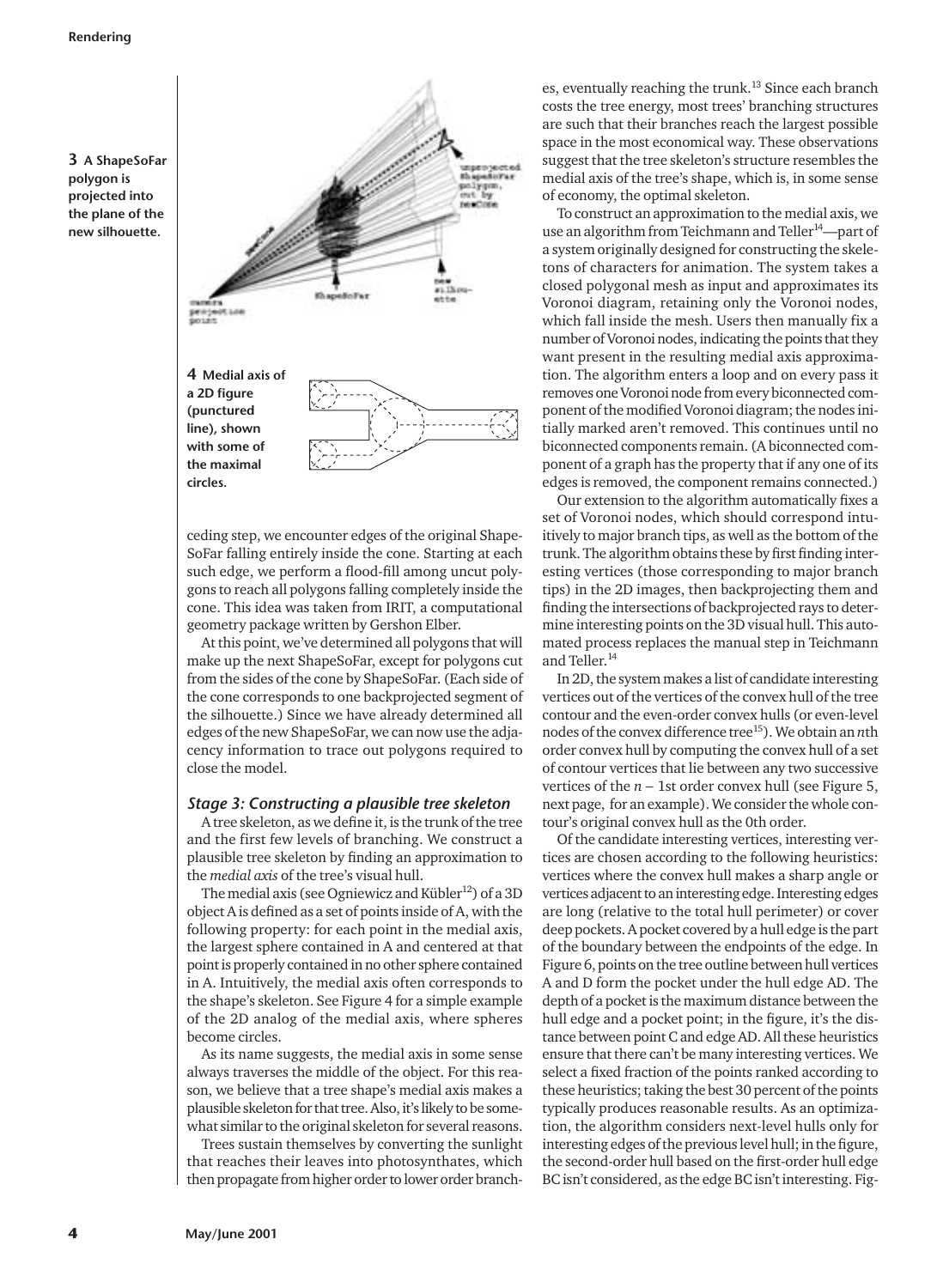ure 6 shows a sample output of the selection algorithm.

Once these interesting 3D points are found, the Voronoi vertex closest to each 3D point is found and marked for fixing by the medial axis approximation algorithm. The markings direct the algorithm to preserve these points as it successively removes Voronoi nodes closest to the visual hull's boundary. The algorithm then runs and obtains an initial skeleton. However, this initial skeleton doesn't cover the space inside the visual hull sufficiently for L-systems to be applied successfully. The initial skeleton is then extended by a second pass of the algorithm from Teichmann and Teller,<sup>14</sup> in which all the Voronoi nodes belonging to the initial skeleton are fixed, as well as other Voronoi nodes taken from regions of the visual hull poorly covered by the initial skeleton. This produces the effect of adding another level of branching to the initial skeleton.

At this point, we have a tree skeleton consisting of the trunk and the first few levels of branches, reaching into all areas of the tree. The stage is now set to apply the L-systems.

# *Stage 4: L-systems*

The tree skeleton from the preceding step is written out as an axiom to an L-system, in such a way that the last two levels of branches are endowed with buds, allowing for further levels of growth. We now apply an open L-system for tree growth corresponding to the type of the input tree, which communicates with two environmental processes. The first process ensures that the resulting tree's shape resembles the input tree; the second increases botanical fidelity of the branching pattern and leaf distribution.

The first environmental process prunes the branches that reach outside the tree shape in the course of their growth. The last branch segment is deleted and a new bud appears at the end of the freshly pruned branch. The new bud's parameters are selectedvy the first environmental process so that the branch that will grow out of it on the next iteration of the L-system will be shorter than the currently pruned branch by a constant factor defined in the L-system.

The second environmental process computes the amount of sunlight reaching each leaf in the tree. The process augments the mechanism for modeling competition for sunlight and the flow of photosynthates inside the tree that's implemented in the L-system. The amount of sunlight reaching each leaf is converted into a quantity of photosynthates, which then make their way up from the thinner branches to thicker branches and, eventually, the trunk. On the way, each branch collects a toll, corresponding to the amount of energy that it needs for maintenance. If a branch doesn't get enough energy, it's deleted (provided that it's small enough; we don't want to destroy a significant portion of the tree).

An L-system iteration corresponds to a single year of tree growth. In the course of an iteration, buds grow into branches with new buds on them, and the system prunes branches outside of the tree shape, computes the photosynthates' flow, and withers and deletes small branches that don't get enough energy; finally, the system recomputes branch thickness to take into account





**6 A sample output of the automatic selection algorithm. Voronoi nodes near the red points in the figure will be marked for the medial axis approximation algorithm.**

any new branches.

The L-system runs for several iterations, so as to sufficiently fill the space inside the visual hull with foliage. Determination of the number of iterations isn't fully automated in our system, but in our experience it takes three or four L-system iterations to grow the tree to the desired thickness of foliage. It's safer to overgrow the tree than to undergrow it, since after the L-system is done, leaves can be removed via the procedure outlined below.

Once the L-system simulation finishes, colors are mapped back to the leaves from the original images. With each leaf there's an associated set of colors, consisting of the colors corresponding to the leaf in every image of the image set. When the user views the model, the system chooses the displayed leaf colors depending on which image's viewpoint is closest to that of the user. In this way we can obtain a consistent coloring of the foliage.

If a mapped-back color from any of the images clearly doesn't belong to the tree, the leaf is deleted. This usually corresponds to an opening in the thin foliage where the sky or a background wall shows through. We discuss other possible methods of reconstructing foliage density in the "Future work" section.

As should be expected, the L-system model contains a number of parameters that are tree-type specific, such as leaf tropism factor, branching angles, and leaf shape. Being able to modify the appearance of the final result by varying model parameters is an important feature of our approach (as compared to Sakaguchi<sup>6</sup>).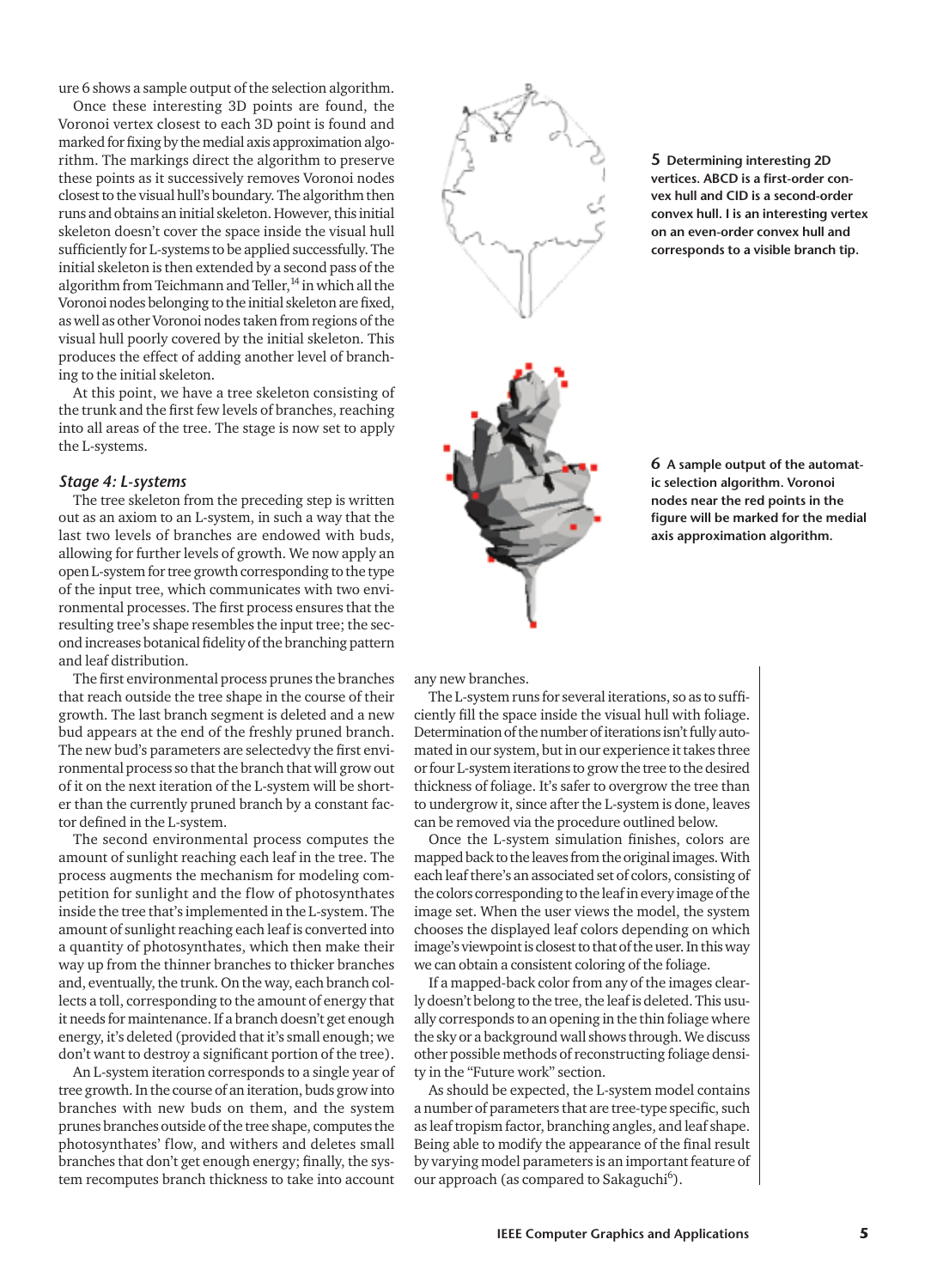

**7 Three examples of tree skeletons constructed by finding an approximation to the medial axis of the tree shape. The L-system computes the branch thickness.**



**8 Comparison of (a) reconstructed 3D model A to (b) the original tree. The viewpoints are the same.**



**9 Comparison of (a) reconstructed 3D model B to (b) the original tree, and (c) reconstructed model C to (d) its original. The viewpoints for each pair of views are the same.**

# *Results*

Here we discuss (and show) different results from our approach:

- *Visual hull construction*. Figure 7 shows an example of a reconstructed visual hull. The hull was reconstructed automatically from six correlated views. Typically, four views spaced sufficiently far apart suffice to capture the major features of the shape; subsequent views serve as refinements.
- *Tree skeleton reconstruction*. Figure 7 shows three examples of tree skeletons our system constructed.

**photo set, synthesized using the reconstructed 3D tree models. (a) and (c) are novel views of the tree from Figures 9a and 9b. (b) and (d) are novel views of the tree from Figure 8.**

As you can see, the reconstruction isn't entirely faithful, especially in the details. Nevertheless, the skeletons do reach into every major part of the tree. This property is critical for the subsequent step of growing an L-system from the reconstructed skeletons.

■ *Tree reconstructions and novel views*. Figures 8 and 9 show three reconstructed trees, along with the originals for comparison. Figure 10 shows novel views for the reconstructed trees. The reconstructed tree types are maple, sassafras, and ash. All are typical broadleafs. We expect the reconstruction procedure to apply equally well to evergreens, but an evergreen-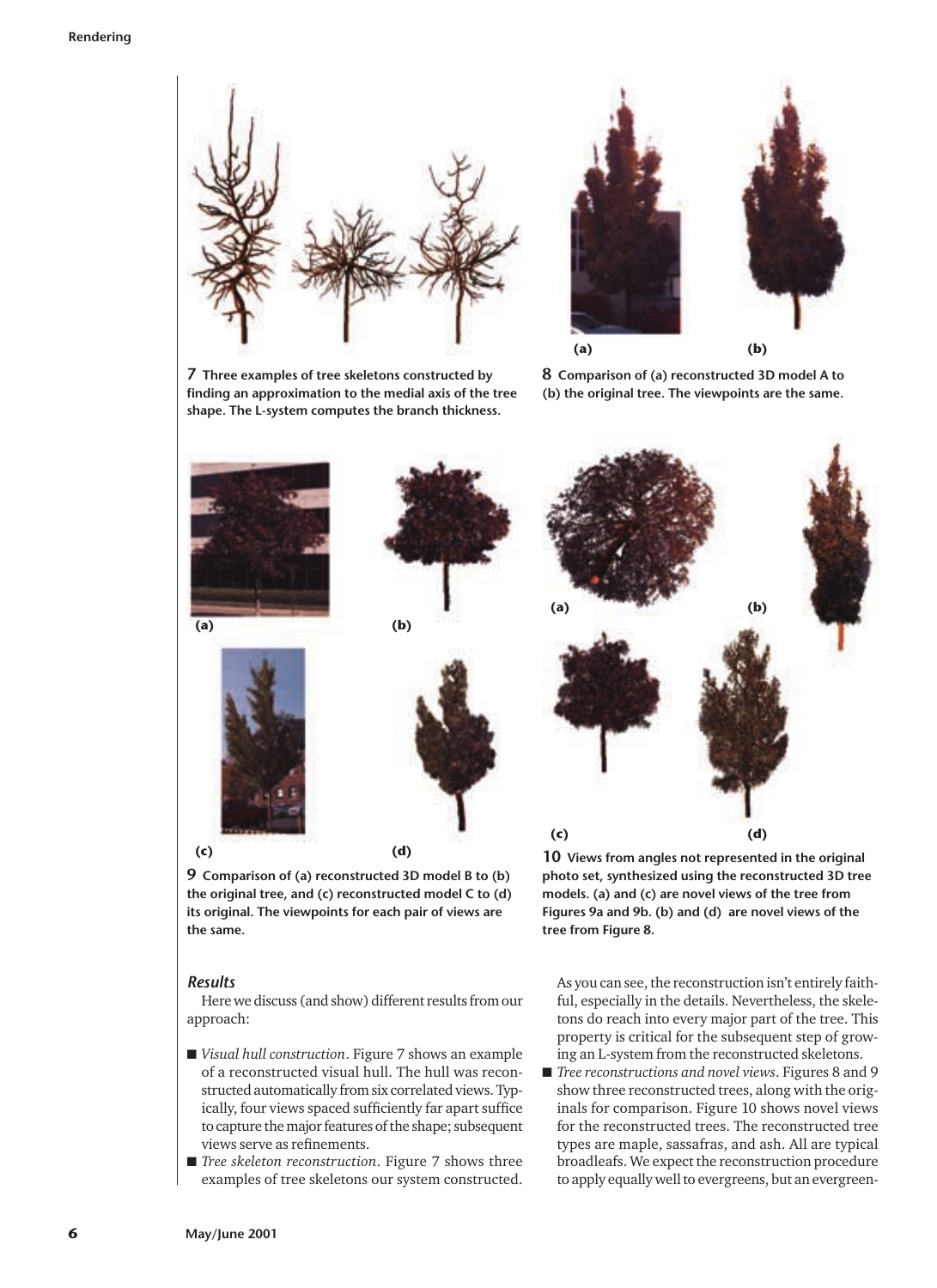| Table 1. Time line for reconstructing a single tree. |              |                                      |  |
|------------------------------------------------------|--------------|--------------------------------------|--|
| <b>Name of Stage</b>                                 | <b>Time</b>  | <b>Spent Interaction or CPU Time</b> |  |
| Segmentation                                         | 1 hour $*$   | Interaction                          |  |
| <b>Visual hull construction</b>                      | 30 minutes** | CPU time                             |  |
| Skeleton construction                                | 2 hours      | CPU time                             |  |
| L-system growth                                      | 40 minutes   | CPU time                             |  |
| Leaf coloring                                        | 10 minutes   | CPU time                             |  |
| <b>Total interaction</b>                             | 1 hour       | Interaction                          |  |
| <b>Total CPU time</b>                                | 3 hours 20   | CPU time                             |  |
|                                                      | minutes      |                                      |  |
| <b>Overall total</b>                                 | 4 hours 20   | Overall                              |  |
|                                                      | minutes      |                                      |  |

\* Manual filtering takes a maximum of 5 minutes per image. The number of images usually varies from 7 to 14, so the estimated time of 1 hour includes several rest breaks.

\*\* The timing for this stage also depends on the number of images; 30 minutes is a very loose upper bound.

specific L-system would likely be required in the final reconstruction step.

■ *Detail views*. Figure 11 shows several detail views of the branching and foliage generated by the L-system, with colors assigned by our algorithm. The rendering was done in OpenGL from an Inventor scene graph.

# *System timing*

Table 1 shows a time line for reconstruction of a single tree. Since the variations in timing aren't sufficiently large to warrant supplying a time line for each reconstructed example, a single annotated time line should suffice.

# **Discussion**

We've proposed a solution to a difficult inverse problem: reconstructing an existing foliaged tree from a small set of instrumented images. In particular, we employ L-systems, a powerful procedural model. To our knowledge, this is the first reported use of procedural models for solving the inverse problem of producing an object with a given appearance.

In the domain of tree generation, all existing models fall into one of two broad classes—biology- or geometry-based. Biology-based models incorporate biological constraints on growth, producing botanically correct trees, but the user has relatively little control over the final outcome, in particular over shape. On the other hand, geometry-based models might allow greater control over final geometry, but botanical fidelity can be difficult to attain. Our hybrid approach combines the advantages of these two model types—we can dictate the overall tree geometry, yet let the model grow most of the tree without direct control.

While at this point the method isn't fully automatic, we believe that its manual steps (segmentatng trees from the background, selecting tree type, and determining the number of iterations) are amenable to complete or nearly complete automation. Our method provides a useful framework, making it possible to experiment with varying solutions to the individual steps. Eventually, the reconstruction algorithms described here could be used to support applications such as architectural planning and virtual reality simulation.





**11 Detail views of branches and leaves in a reconstructed tree.**

# **Future work**

Most aspects of our reconstruction framework have potential for improvement. The most important type of improvement, applicable at every stage, involves incorporating tree-specific knowledge into the algorithm. Tree type could be determined automatically from shape and texture analysis, or simply entered by hand.

Automatic extraction of tree outlines from images would be a major step toward full automation. We've experimented with some basic algorithms exploiting color and texture information. Better algorithms might be developed that incorporate knowledge of allowable tree shapes.

In addition to obtaining the tree outline, it's useful to recover foliage density in various regions in the tree. This information may be used to control the rate of foliage and branch generation while growing the L-system to fill the overall tree shape. Unlike the tree outline, the foliage density map can't be easily specified by hand. However, once the outline is available, determining foliage density inside the outline becomes a tractable problem. A separate problem is deciding how to combine 2D density maps from several images into a 3D density estimate for a particular portion of the 3D tree volume. The choices here resemble those for mapping back leaf color—two obvious ones are averaging and using the nearest photograph.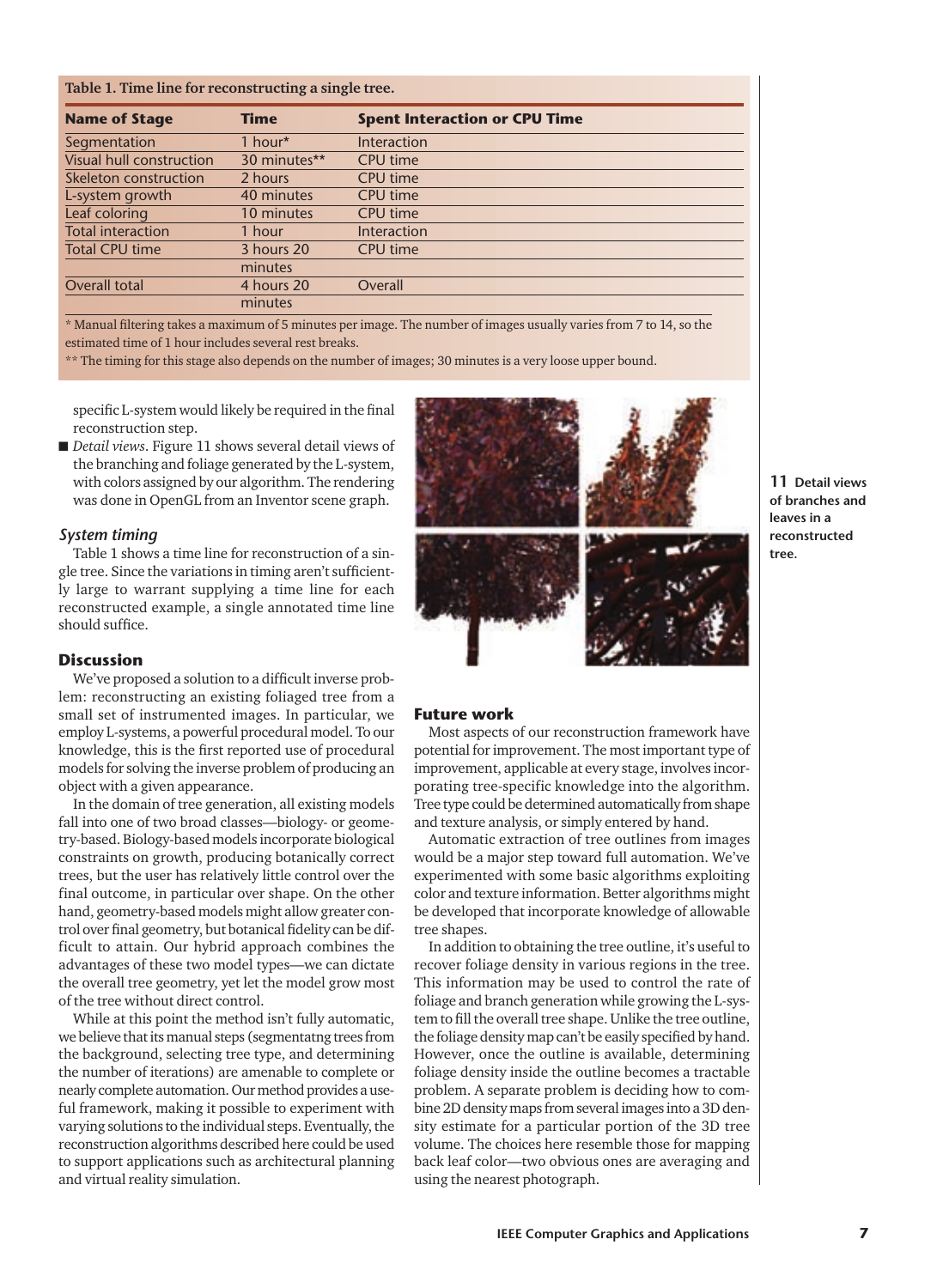The reconstructed skeleton currently depends solely on the 3D tree shape. The resulting skeleton often differs greatly from the actual one. Adding constraints based on knowledge of growth patterns for particular tree types should mitigate this problem.

The L-system used for reconstruction should be treetype specific. For many tree types, L-systems have already been developed.<sup>15</sup> Using a tree-type-specific model should result in much greater fidelity of reconstruction. In particular, coloring models incorporating tree- and season-specific coloring information would permit modeling appearance of the reconstructed tree in varying lighting conditions at different times of the year.

Finally, no work has been done on reconstructing the nonfoliaged winter trees. In the case of winter trees, you can actually see the branching structure, and the problem is to infer it from the images. In this case, we possess much more information than in the foliaged case, where we only had the tree shape; however, the expectations rise accordingly and a plausible branching structure is no longer enough. Therefore, we need a completely different approach, based on finding the branches in the image, backprojecting them, and determining possible 3D structures that fit the images. The problem of reconstructing nonfoliaged trees is only remotely related to the corresponding foliaged trees problem.

# Acknowledgments

We'd like to thank Przemyslaw Prusinkiewicz for his generous L-systems advice and providing us with his group's plant and fractal generator with continuous parameters (CPFG, an excellent L-systems software package). We're grateful to Ned Greene, who promptly replied to our request for one of his papers, and to Neel Master for his help with determining camera poses. This work was supported by an NSF Computer and Information Sciences and Engineering (CISE) Research Infrastructure award (EIA-9892229), and by Interval Research Corporation.

### **References**

- 1. W. Reeves, "Particle Systems—A Technique for Modeling a Class of Fuzzy Objects," *Computer Graphics*, vol. 17, no. 3, July 1983, pp. 359-376.
- 2. N. Greene, "Voxel Space Automata: Modeling with Stochastic Growth Processes in Voxel Space," *Computer Graphics*, vol. 23, no. 3, July 1989, pp. 175-184.
- 3. J. Weber and J. Penn, "Creation and Rendering of Realistic Trees, "*Computer Graphics* (Proc. Siggraph 95), ACM Press, New York, 1995, pp. 119-127.
- 4. R. Mech and P. Prusinkiewicz, "Visual Models of Plants Interacting with Their Environment," *Proc. Siggraph 96*, ACM Press, New York, 1996, pp. 397-410.
- 5. F.K. Musgrave et al., *Texturing and Modeling: A Procedural Approach*, D.S. Ebert, ed., Academic Press, London, 1994.
- 6. T. Sakaguchi, "Botanical Tree Structure Modeling Based on Real Image Set," *Proc. Siggraph 98*, tech. sketch, ACM Press, New York, 1998, p. 272.
- 7. P. Prusinkiewicz and A. Lindenmayer, *The Algorithmic Beauty of Plants*, Springer-Verlag, New York, 1990.
- 8. P. Prusinkiewicz, M. James, and R. Mech. "Synthetic Topiary," *Computer Graphics* (Proc*.* Siggraph 94), ACM Press, New York, 1994, pp. 351-358.
- 9. B.K.P. Horn, *Robot Vision*, MIT Electrical Eng. and Computer Science Series, MIT Press, Cambridge, Mass., 1986.
- 10. N. Haering and N. da Vitoria Lobo, "Features and Classification Methods to Locate Deciduous Trees in Images," *Computer Vision and Image Understanding*, vol. 75, nos. 1- 2, July-Aug. 1999, pp. 133-149.
- 11. A. Laurentini, "The Visual Hull Concept for Silhouette-Based Image Understanding," *IEEE Trans. Pattern Analysis and Machine Intelligence*, vol. 16, no. 2, Feb. 1994, pp. 150-162.
- 12. R.L. Ogniewicz and O. Kübler, "Hierarchic Voronoi Skeletons," *Pattern Recognition*, vol. 28, no. 3, 1995, pp. 343-359.
- 13. N. Chiba et al., "Visual Simulation of Botanical Trees Based on Virtual Heliotropism and Dormancy Break," *J. Visualization and Computer Animation*, vol. 5, no. 1, 1994, pp. 3-15.
- 14. M. Teichmann and S. Teller, "Assisted Articulation of Closed Polygonal Models," *Proc. 9th Eurographics Workshop on Animation and Simulation*, ACM Press, New York, 1998, pp. 254-268.
- 15. P. Prusinkiewicz. "Visual Models of Morphogenesis," *Artificial Life: An Overview*, C.G. Langton, ed., MIT Press, Cambridge, Mass., 1995, pp. 67-74.



*Ilya Shlyakhter is a research assistant and PhD candidate at the Massachusetts Institute of Technology, where he received BS in computer science and mathematics in 1997 and MEng in computer science in 1999. As an undergraduate, he worked on*

*graphical models of weathering. His current work focuses on automated detection of errors in algorithms and system designs.*



*Max Rozenoer works as a programmer for ACUNIA (a Belgian telematics company). His research interests include high fidelity modeling of psychedelic reality. He received a MEng degree in 1999 from the Massachusetts Institute of Technology.*



*Julie Dorsey is an associate professor in the Departments of Electrical Engineering and Computer Science and Architecture and a member of the Laboratory for Computer Science at the Massachusetts Institute of Technology. Her research*

*interests include rendering algorithms, material and texture models, illustration techniques, and interactive visualization of large databases, with an application to urban environments. She received her BS and BArch degrees in 1987, her MS degree in 1990, and her PhD degree in 1993,*